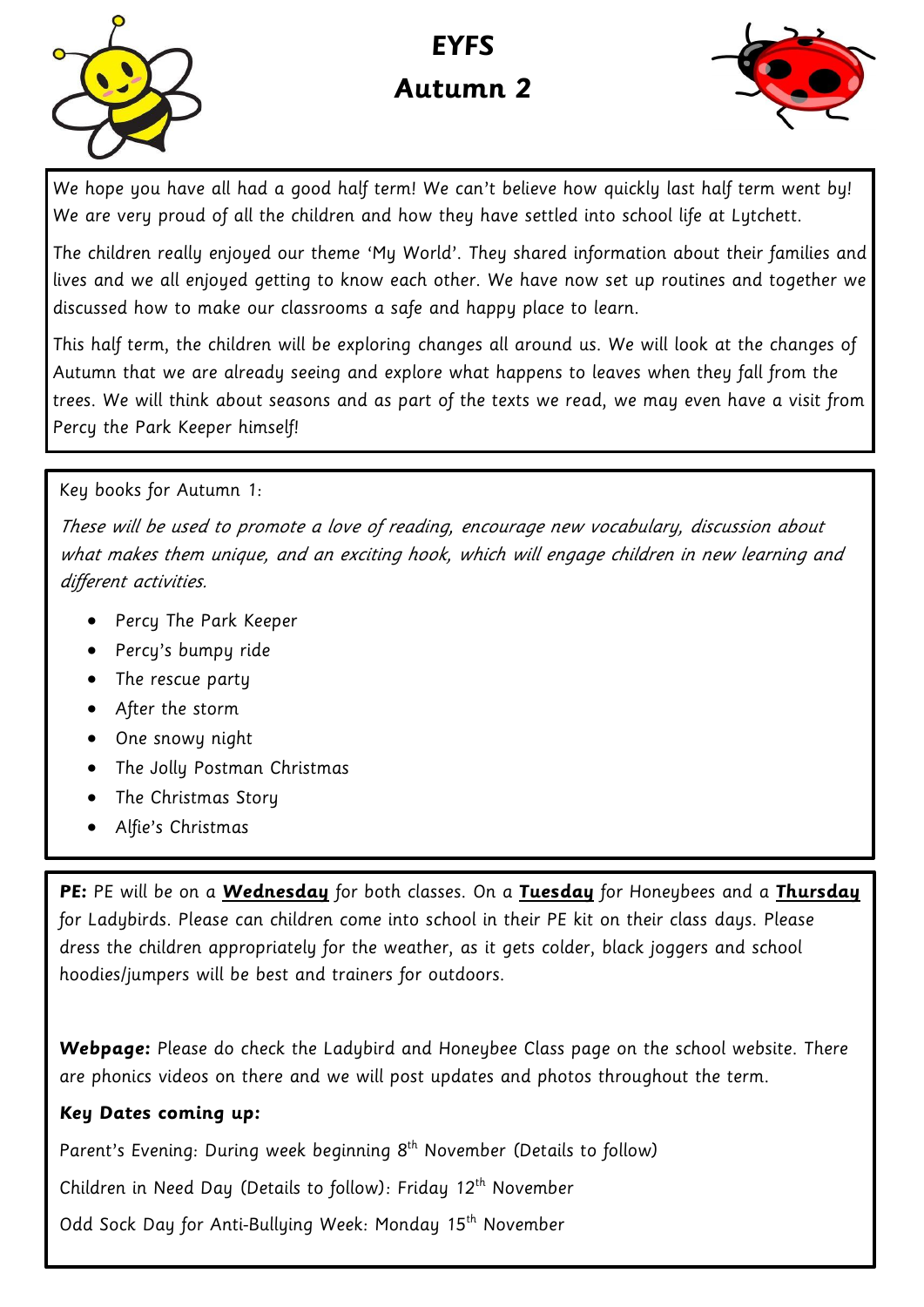## **Personal, Social and Emotional Development**

### SCARF Unit: Valuing Difference

Continuing from our theme 'My World', the children will think about the following:

- Why they are special
- Why everyone is special
- How we are the same and how we are different
- How being different makes us all unique
- How we should celebrate the things that are the same and different about us all
- Share about how our families are the same and different
- Share what is the same and different about our homes
- Think about what being kind and caring looks like and how we can be kind

We will also build on the children's independence, continuing to encourage them to put their own things away.

## **Communication and Language**

Key Vocabulary for this half term:

Seasons, summer, winter, autumn, spring, deciduous, evergreen, decomposition, vibrant, colour, change.

- We will continue to use circle times, as a whole class and in small groups to develop use of language and communication skills.
- As we explore and learn the meaning of new and key vocabulary, we will encourage children to use the new vocabulary when talking and explaining.
- Children will continue to listen to each other, but we will also develop their use of questioning, to ask a question to a friend about something they have told us.
- Children will be encouraged to retell a story we have read in their own words.
- We will look at answering questions about stories we read in class, and explore asking questions to check what we have read too.
- Children will continue to learn a Rhyme every week.
- The children will listen to and follow two or more step instructions. .

### **Physical Development:**

### **Fine Motor (Finger Gym):**

Children will have continuous access to activities that will develop hand and finger strength, which will help them with pencil grip, or give them confidence to mark make. We will practice using tools to make changes to materials, such as scissors. During Read Write Inc, and throughout continuous provision, we will look at the correct letter formation.

### **Gross Motor:**

Children will have access to resources where they can balance, sit or ride on, or pull and push. Other large movements, such as sweeping with brooms or digging in construction, will work on strengthening the children's shoulder, elbow and wrist joints. We will look at making large movements with ribbons and chalks to help build that movement too.

### **In PE lessons, children will take part in activities that…**

help develop a range of ball skills including throwing, catching, kicking, passing, batting, and aiming. The children will use a range of equipment, such as hockey sticks and balls, beanbags, hoops, footballs and rugby balls to name but a few. We will practice to develop confidence and accuracy when engaging in activities that involve a ball. The children will still experiment with and develop different ways of travelling around a space or on apparatus. As part of using the apparatus, we will get the children to think about how to do so safely.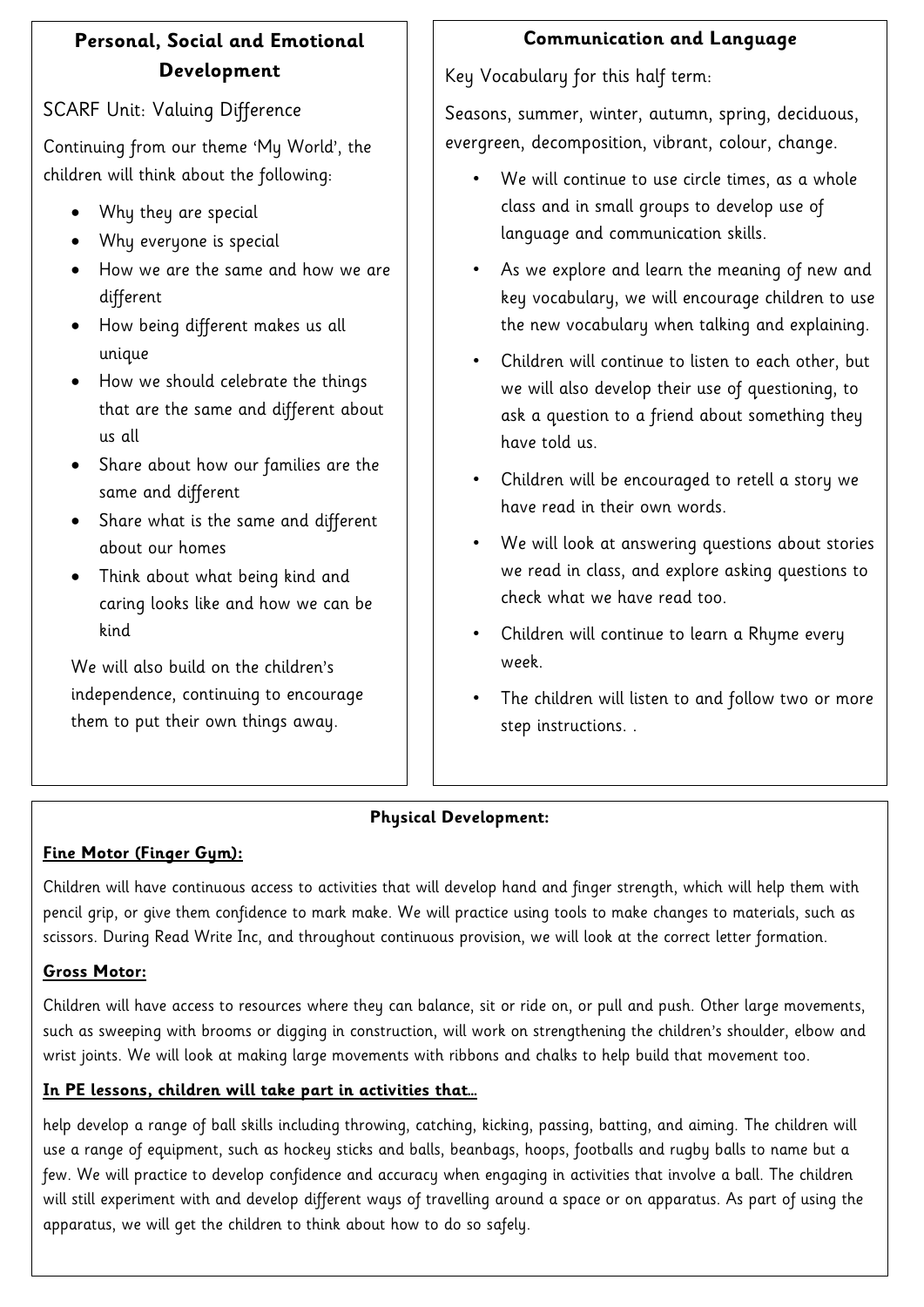#### **Understanding of the World**

- The children will explore the effects of changing seasons on the world around them.
- The children will talk about the changes they observe in their environment and use all their senses to explore these.
- As part of this, children will develop an understanding of growth, decay and changes over time (looking at how leaves change over time)
- The children will be given the opportunity to explore changes of state. (water/ice)
- There are many different celebrations and special days to explore, share and talk about this half term. Thinking about why they are important and what they mean. (Diwali, Bonfire Night, Hannukah, Christmas, Remembrance day, Anti–Bullying, Children in Need).
- We will talk about some similarities and differences between celebrations in different cultures.
- The children will compare and contrast characters from stories, including figures from the past (eg: Guy Fawkes)
- The children will talk about their own experiences of celebrations such as Christmas and compare these with others. They will compare events that happen to them to how they would have happened the past. We will use books and pictures to help the understanding of this.
- We will talk about the Christmas Story.

### **Expressive Arts and Design**

- Thinking about the celebrations and festivals in the half term, the children will use different patterns and shapes to create pictures.
- We will explore colour mixing when painting.
- The children will be given the opportunity to use natural objects, such as leafs, to print and create pictures.
- Together, we will learn and perform Christmas songs, adding in actions.
- The children will be encouraged to use familiar stories in role play, taking on different characters and telling it in the correct sequence.
- In construction, the children will be given the opportunity to use different techniques for joining materials, such as selotape and masking tape.
- The home corner will have resources added, to provide the children with the opportunity to take on different roles from stories we have read and use familiar experiences to make up story lines with friends.
- The children will be practise weighing and combining ingredients, to bake Christmas cookies! We will encourage them to plan their design and talk about their ideas.

# **EYFS EARLY WRITING**

Children will be given opportunities for mark making throughout every day. Children will be encouraged to mark make in a range of ways – in sand, glitter, using paintbrushes, paint, pencils, paper, felt tips, whiteboards, using their whole body, using their hands/fingers, or a pencil. They will be encouraged to make a range of different shapes and patterns.

As part of Read Write Inc, the children will learn the formation of each sound when it is written, and a rhyme to go with this to help them remember how. The children will be given the opportunity to practise this letter shape using our RWInc sheets. We will look at writing simple 'green' words, using sounds they have learned.

The children will take part in whole class or small group writing inputs. These inputs may follow the children's interests or line of enquiry or link to the focus book. Children will be encouraged to find a comfortable way to use mark making tools. We will look at the pencil grip the children use and use 'Finger Gym' activities to develop strength. This will be tailored to the individual child.

Children will give meaning to marks and labels. They will be given lots of opportunities to write, throughout every activity. For example, in construction, we encourage the children to plan their model on the chalk boards or write a label to show what they have made.

During Read Write Inc, we will also look at RED words. These are words which do not follow the usual phonetical pattern, such as 'I, to, the, my, me'. We will model how to use these words in sentences and encourage the children to use them in writing too.